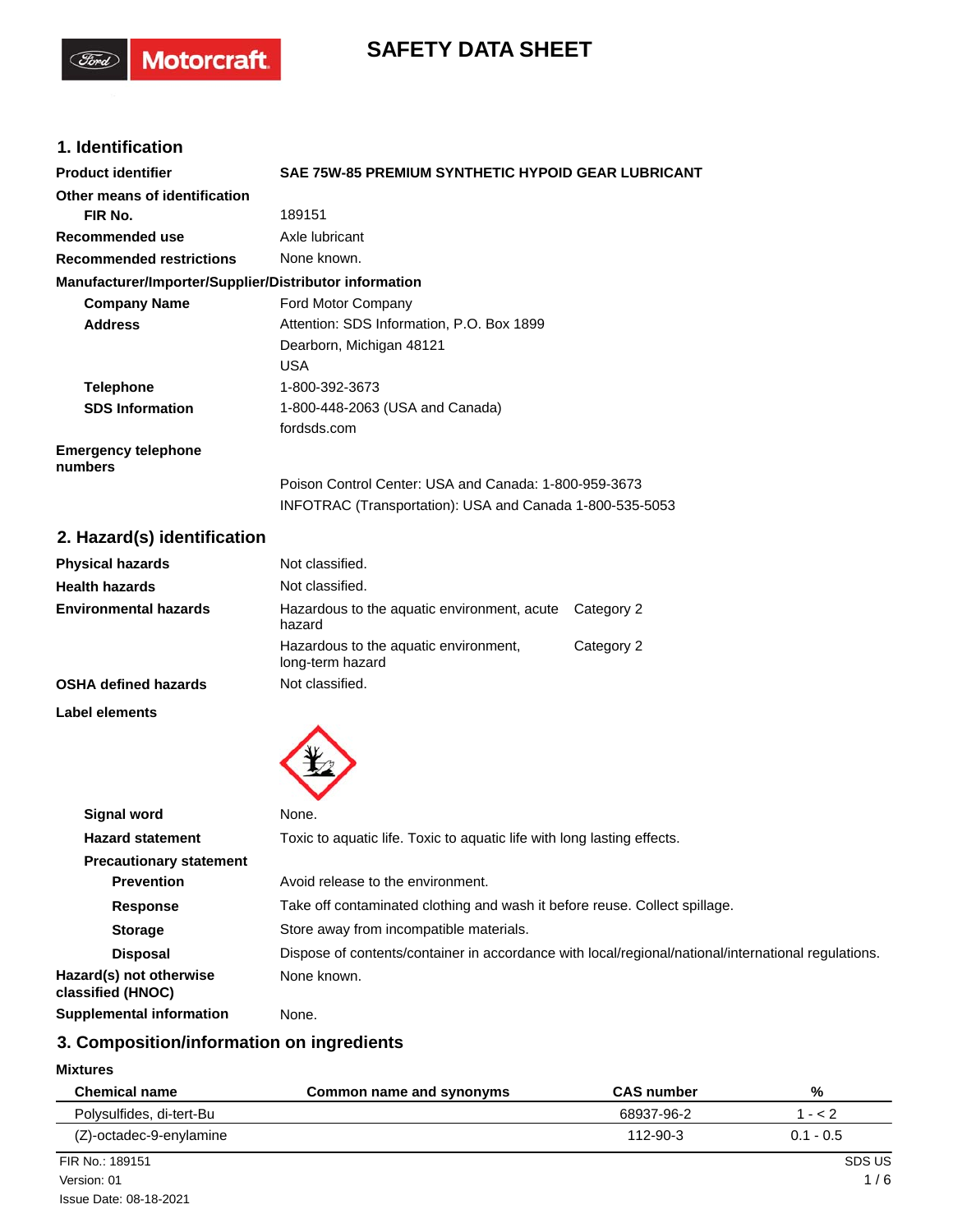Specific chemical identity and/or exact percentage (concentration) of composition has been withheld as a trade secret.

## **4. First-aid measures**

| 4. FII SUAIU IIIUASUIUS                                                      |                                                                                                                                                                           |
|------------------------------------------------------------------------------|---------------------------------------------------------------------------------------------------------------------------------------------------------------------------|
| <b>Inhalation</b>                                                            | Move to fresh air. Call a physician if symptoms develop or persist.                                                                                                       |
| <b>Skin contact</b>                                                          | Wash off with soap and water. Get medical attention if irritation develops and persists.                                                                                  |
| Eye contact                                                                  | Rinse with water. Get medical attention if irritation develops and persists.                                                                                              |
| Ingestion                                                                    | Rinse mouth. Get medical attention if symptoms occur.                                                                                                                     |
| <b>Most important</b><br>symptoms/effects, acute and<br>delayed              | Direct contact with eyes may cause temporary irritation.                                                                                                                  |
| Indication of immediate<br>medical attention and special<br>treatment needed | Treat symptomatically.                                                                                                                                                    |
| <b>General information</b>                                                   | Ensure that medical personnel are aware of the material(s) involved, and take precautions to<br>protect themselves.                                                       |
| 5. Fire-fighting measures                                                    |                                                                                                                                                                           |
| Suitable extinguishing media                                                 | Water fog. Foam. Dry chemical powder. Carbon dioxide (CO2).                                                                                                               |
| Unsuitable extinguishing<br>media                                            | Do not use water jet as an extinguisher, as this will spread the fire.                                                                                                    |
| Specific hazards arising from<br>the chemical                                | During fire, gases hazardous to health may be formed. Upon decomposition, this product emits<br>carbon monoxide, carbon dioxide and/or low molecular weight hydrocarbons. |
| Special protective equipment<br>and precautions for firefighters             | Self-contained breathing apparatus and full protective clothing must be worn in case of fire.                                                                             |
| <b>Fire fighting</b><br>equipment/instructions                               | Move containers from fire area if you can do so without risk.                                                                                                             |
| <b>Specific methods</b>                                                      | Use standard firefighting procedures and consider the hazards of other involved materials.                                                                                |

General fire hazards **No unusual fire or explosion hazards noted.** 

#### **6. Accidental release measures**

| <b>Personal precautions,</b><br>protective equipment and<br>emergency procedures | Avoid contact with eyes, skin, and clothing. Avoid breathing mist or vapor. Ensure adequate<br>ventilation. Keep people away from and upwind of spill/leak. Keep unnecessary personnel away.<br>Local authorities should be advised if significant spillages cannot be contained. Wear appropriate<br>protective equipment and clothing during clean-up. For personal protection, see section 8 of the<br>SDS. |
|----------------------------------------------------------------------------------|----------------------------------------------------------------------------------------------------------------------------------------------------------------------------------------------------------------------------------------------------------------------------------------------------------------------------------------------------------------------------------------------------------------|
| Methods and materials for<br>containment and cleaning up                         | The product is immiscible with water and will spread on the water surface. Prevent product from<br>entering drains.                                                                                                                                                                                                                                                                                            |
|                                                                                  | Large Spills: Stop the flow of material, if this is without risk. Dike the spilled material, where this is<br>possible. Absorb in vermiculite, dry sand or earth and place into containers. Following product<br>recovery, flush area with water.                                                                                                                                                              |
|                                                                                  | Small Spills: Wipe up with absorbent material (e.g. cloth, fleece). Clean surface thoroughly to<br>remove residual contamination.                                                                                                                                                                                                                                                                              |
|                                                                                  | Never return spills to original containers for re-use. For waste disposal, see section 13 of the SDS.                                                                                                                                                                                                                                                                                                          |
| <b>Environmental precautions</b>                                                 | Avoid release to the environment. Inform appropriate managerial or supervisory personnel of all<br>environmental releases. Prevent further leakage or spillage if safe to do so. Avoid discharge into<br>drains, water courses or onto the ground.                                                                                                                                                             |
| 7. Handling and storage                                                          |                                                                                                                                                                                                                                                                                                                                                                                                                |
| Precautions for safe handling                                                    | Avoid contact with eyes, skin, and clothing. Avoid breathing mist or vapor. Avoid prolonged                                                                                                                                                                                                                                                                                                                    |

### exposure. Provide adequate ventilation. Avoid release to the environment. Observe good industrial hygiene practices. Wear appropriate personal protective equipment. For personal protection, see Section 8 of the SDS. **Conditions for safe storage,**

Store in tightly closed container. Store away from incompatible materials (see Section 10 of the SDS).

## **8. Exposure controls/personal protection**

| Occupational exposure limits |  |  |
|------------------------------|--|--|
|------------------------------|--|--|

**including any incompatibilities**

Not applicable.

**Biological limit values** No biological exposure limits noted for the ingredient(s).

### FIR No.: 189151 SDS US Note that the state of the state of the state of the state of the state of the state of the state of the state of the state of the state of the state of the state of the state of the state of the sta Issue Date: 08-18-2021 Version: 01 2 / 6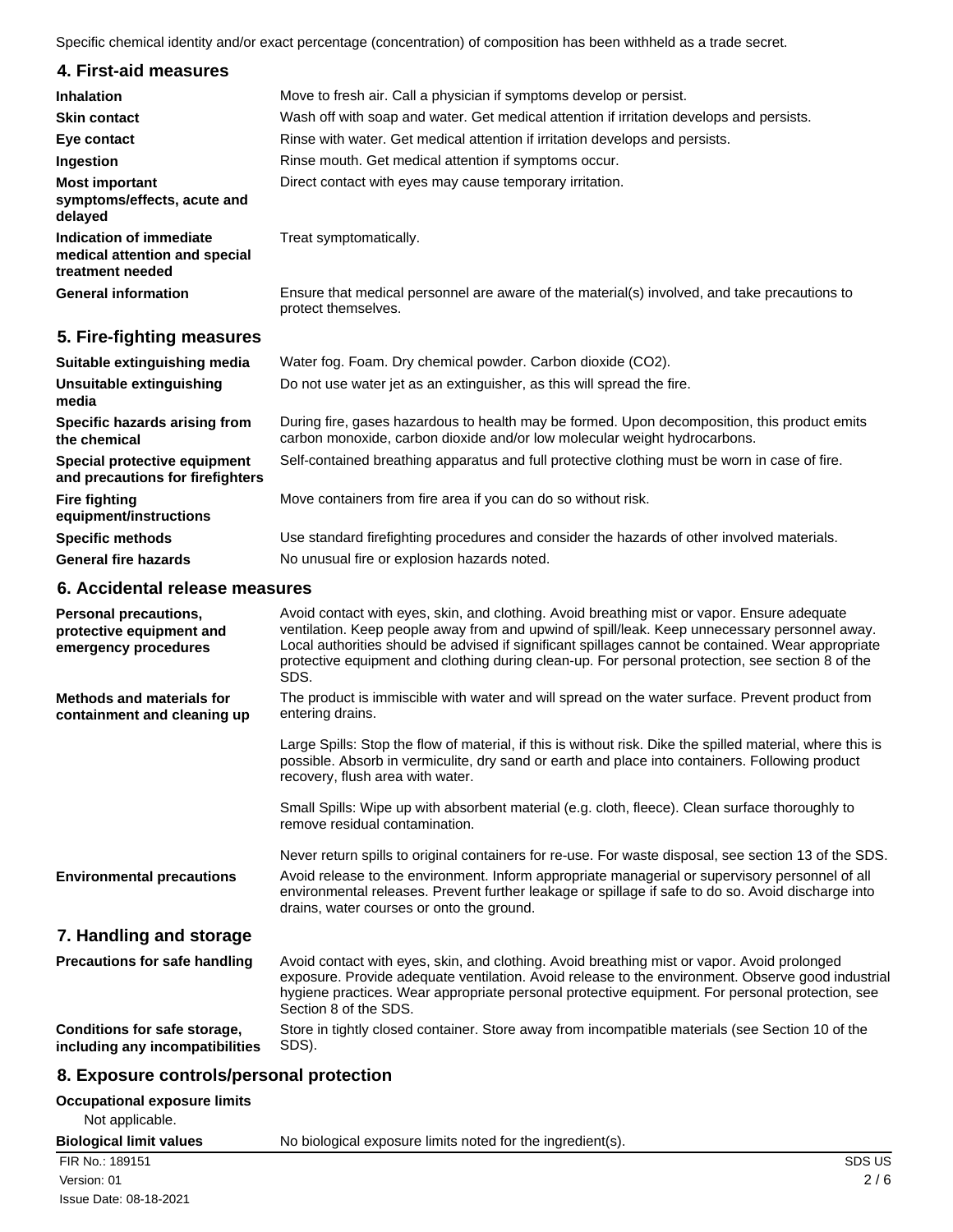| Appropriate engineering<br>controls      | Use adequate ventilation to control airborne concentrations below the exposure limits/guidelines. If<br>user operations generate a vapor, dust and/or mist, use process enclosure, appropriate local<br>exhaust ventilation, or other engineering controls to control airborne levels below the<br>recommended exposure limits/quidelines.               |
|------------------------------------------|----------------------------------------------------------------------------------------------------------------------------------------------------------------------------------------------------------------------------------------------------------------------------------------------------------------------------------------------------------|
|                                          | Individual protection measures, such as personal protective equipment                                                                                                                                                                                                                                                                                    |
| <b>Eye/face protection</b>               | Wear safety glasses with side shields (or goggles).                                                                                                                                                                                                                                                                                                      |
| <b>Skin protection</b>                   |                                                                                                                                                                                                                                                                                                                                                          |
| <b>Hand protection</b>                   | Suitable chemical protective gloves should be worn when the potential exists for skin exposure.<br>The choice of an appropriate glove does not only depend on its material but also on other quality<br>features and is different from one producer to the other. Nitrile gloves are recommended.                                                        |
| Other                                    | Wear appropriate chemical resistant clothing if applicable.                                                                                                                                                                                                                                                                                              |
| <b>Respiratory protection</b>            | If engineering controls do not maintain airborne concentrations to a level which is adequate to<br>protect worker health, an approved respirator must be worn. Respirator selection, use and<br>maintenance should be in accordance with the requirements of OSHA Respiratory Protection<br>Standard 29 CFR 1910.134 and/or Canadian Standard CSA Z94.4. |
| <b>Thermal hazards</b>                   | Wear appropriate thermal protective clothing, when necessary.                                                                                                                                                                                                                                                                                            |
| <b>General hygiene</b><br>considerations | Always observe good personal hygiene measures, such as washing after handling the material<br>and before eating, drinking, and/or smoking. Routinely wash work clothing and protective<br>equipment to remove contaminants.                                                                                                                              |

# **9. Physical and chemical properties**

| Appearance                                        |                                               |
|---------------------------------------------------|-----------------------------------------------|
| <b>Physical state</b>                             | Liquid.                                       |
| Form                                              | Liquid.                                       |
| Color                                             | Green.                                        |
| Odor                                              | <b>PETROLEUM</b>                              |
| <b>Odor threshold</b>                             | Not available.                                |
| рH                                                | Not available.                                |
| Melting point/freezing point                      | Not available.                                |
| Initial boiling point and boiling<br>range        | Not available.                                |
| <b>Flash point</b>                                | 284.0 °F (140.0 °C) Pensky-Martens Closed Cup |
| <b>Evaporation rate</b>                           | Not available.                                |
| <b>Flammability (solid, gas)</b>                  | Not applicable.                               |
| Upper/lower flammability or explosive limits      |                                               |
| Explosive limit - lower (%)                       | Not available.                                |
| Explosive limit - upper (%)                       | Not available.                                |
| Vapor pressure                                    | $<$ 1 mm Hg                                   |
| <b>Vapor density</b>                              | $> 1$ (Air=1)                                 |
| <b>Relative density</b>                           | $0.86 - 0.88$ (Water=1)                       |
| <b>Relative density temperature</b>               | 60 °F (15.56 °C)                              |
| Solubility(ies)                                   |                                               |
| <b>Solubility (water)</b>                         | Negligible                                    |
| <b>Partition coefficient</b><br>(n-octanol/water) | Not available.                                |
| <b>Auto-ignition temperature</b>                  | Not available.                                |
| <b>Decomposition temperature</b>                  | Not available.                                |
| <b>Viscosity</b>                                  | 62 - 70 cSt                                   |
| <b>Viscosity temperature</b>                      | 104 °F (40 °C)                                |
| <b>Other information</b>                          |                                               |
| <b>Bulk density</b>                               | 7.2 - 7.3 lb/gal                              |
|                                                   |                                               |

# **10. Stability and reactivity**

**Reactivity** The product is stable and non-reactive under normal conditions of use, storage and transport.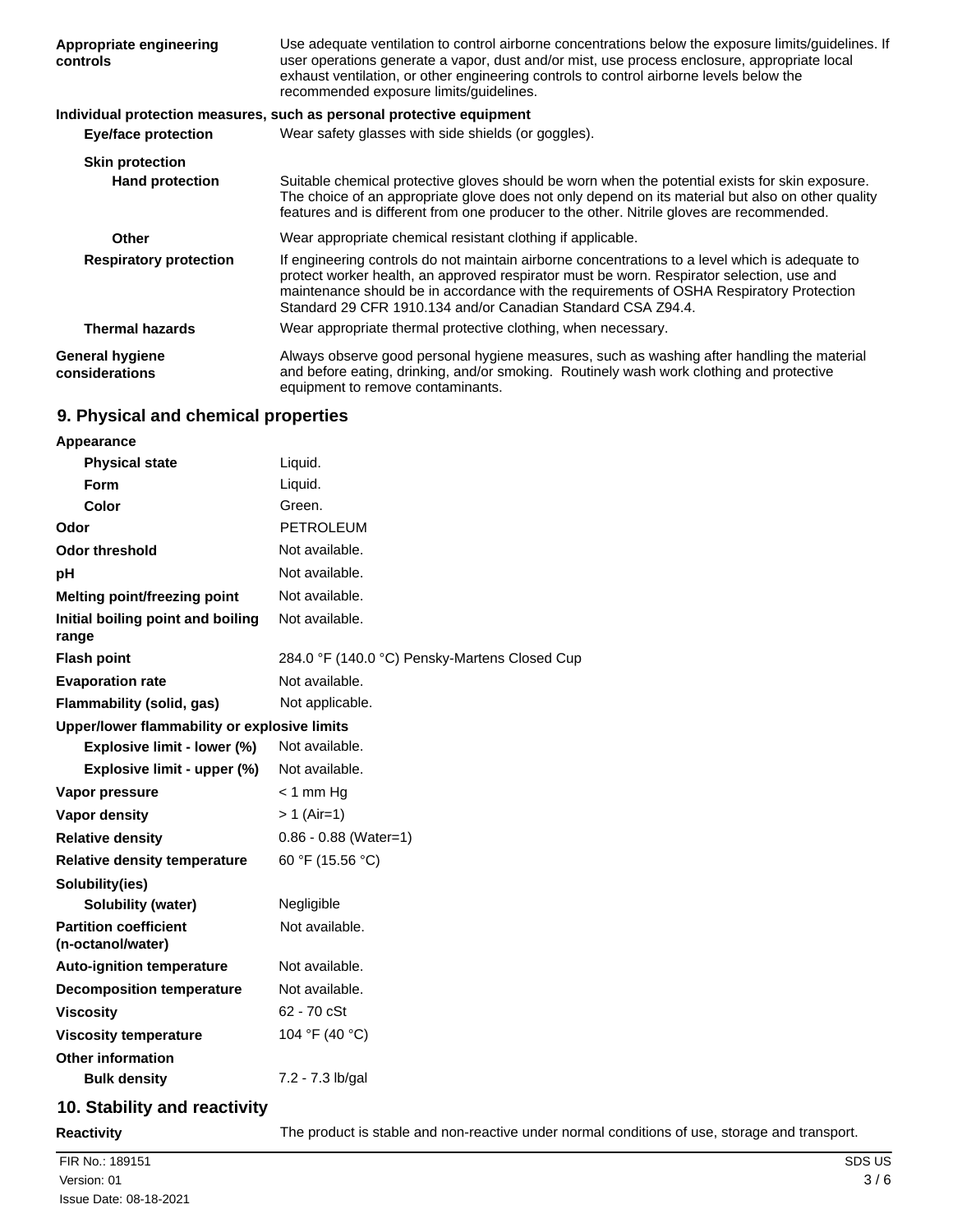| <b>Chemical stability</b>                    | Material is stable under normal conditions.                                                                         |
|----------------------------------------------|---------------------------------------------------------------------------------------------------------------------|
| <b>Possibility of hazardous</b><br>reactions | No dangerous reaction known under conditions of normal use.                                                         |
| <b>Conditions to avoid</b>                   | Contact with incompatible materials.                                                                                |
| Incompatible materials                       | Strong oxidizing agents.                                                                                            |
| <b>Hazardous decomposition</b><br>products   | Upon decomposition, this product emits carbon monoxide, carbon dioxide and/or low molecular<br>weight hydrocarbons. |

# **11. Toxicological information**

## **Information on likely routes of exposure**

| <b>Inhalation</b>                                                                  | Based on available data, the classification criteria are not met. Prolonged inhalation may be<br>harmful.                                                                                  |
|------------------------------------------------------------------------------------|--------------------------------------------------------------------------------------------------------------------------------------------------------------------------------------------|
| <b>Skin contact</b>                                                                | Based on available data, the classification criteria are not met. Prolonged skin contact may cause<br>temporary irritation.                                                                |
| Eye contact                                                                        | Based on available data, the classification criteria are not met. Direct contact with eyes may<br>cause temporary irritation.                                                              |
| Ingestion                                                                          | Based on available data, the classification criteria are not met. Ingestion may cause<br>gastrointestinal irritation, nausea, vomiting and diarrhea.                                       |
| Symptoms related to the<br>physical, chemical and<br>toxicological characteristics | Direct contact with eyes may cause temporary irritation.                                                                                                                                   |
| Information on toxicological effects                                               |                                                                                                                                                                                            |
| <b>Acute toxicity</b>                                                              | Direct contact with eyes may cause temporary irritation. Prolonged skin contact may cause<br>temporary irritation.                                                                         |
| <b>Skin corrosion/irritation</b>                                                   | Prolonged skin contact may cause temporary irritation.                                                                                                                                     |
| Serious eye damage/eye<br>irritation                                               | Direct contact with eyes may cause temporary irritation.                                                                                                                                   |
| <b>Respiratory or skin sensitization</b>                                           |                                                                                                                                                                                            |
| <b>Respiratory sensitization</b>                                                   | Not a respiratory sensitizer.                                                                                                                                                              |
| <b>Skin sensitization</b>                                                          | This product is not expected to cause skin sensitization.                                                                                                                                  |
| <b>Germ cell mutagenicity</b>                                                      | No data available to indicate product or any components present at greater than 0.1% are<br>mutagenic or genotoxic.                                                                        |
| Carcinogenicity                                                                    | Base oil severely refined: Not carcinogenic in animal studies. Representative material passes<br>IP-346, Modified Ames test, and/or other screening tests.                                 |
|                                                                                    | IARC Monographs. Overall Evaluation of Carcinogenicity                                                                                                                                     |
| Not listed.                                                                        | OSHA Specifically Regulated Substances (29 CFR 1910.1001-1053)                                                                                                                             |
| Not listed.                                                                        |                                                                                                                                                                                            |
| <b>Reproductive toxicity</b>                                                       | This product is not expected to cause reproductive or developmental effects.                                                                                                               |
| Specific target organ toxicity -<br>single exposure                                | Not classified.                                                                                                                                                                            |
| Specific target organ toxicity -<br>repeated exposure                              | Not classified.                                                                                                                                                                            |
| <b>Aspiration hazard</b>                                                           | Not an aspiration hazard.                                                                                                                                                                  |
| <b>Chronic effects</b>                                                             | Prolonged inhalation may be harmful.                                                                                                                                                       |
| 12. Ecological information                                                         |                                                                                                                                                                                            |
| <b>Ecotoxicity</b>                                                                 | Toxic to aquatic life with long lasting effects.                                                                                                                                           |
| Persistence and degradability                                                      | No data is available on the degradability of any ingredients in the mixture.                                                                                                               |
| <b>Bioaccumulative potential</b>                                                   | No data available.                                                                                                                                                                         |
| <b>Mobility in soil</b>                                                            | No data available.                                                                                                                                                                         |
| Other adverse effects                                                              | No other adverse environmental effects (e.g. ozone depletion, photochemical ozone creation<br>potential, endocrine disruption, global warming potential) are expected from this component. |
|                                                                                    |                                                                                                                                                                                            |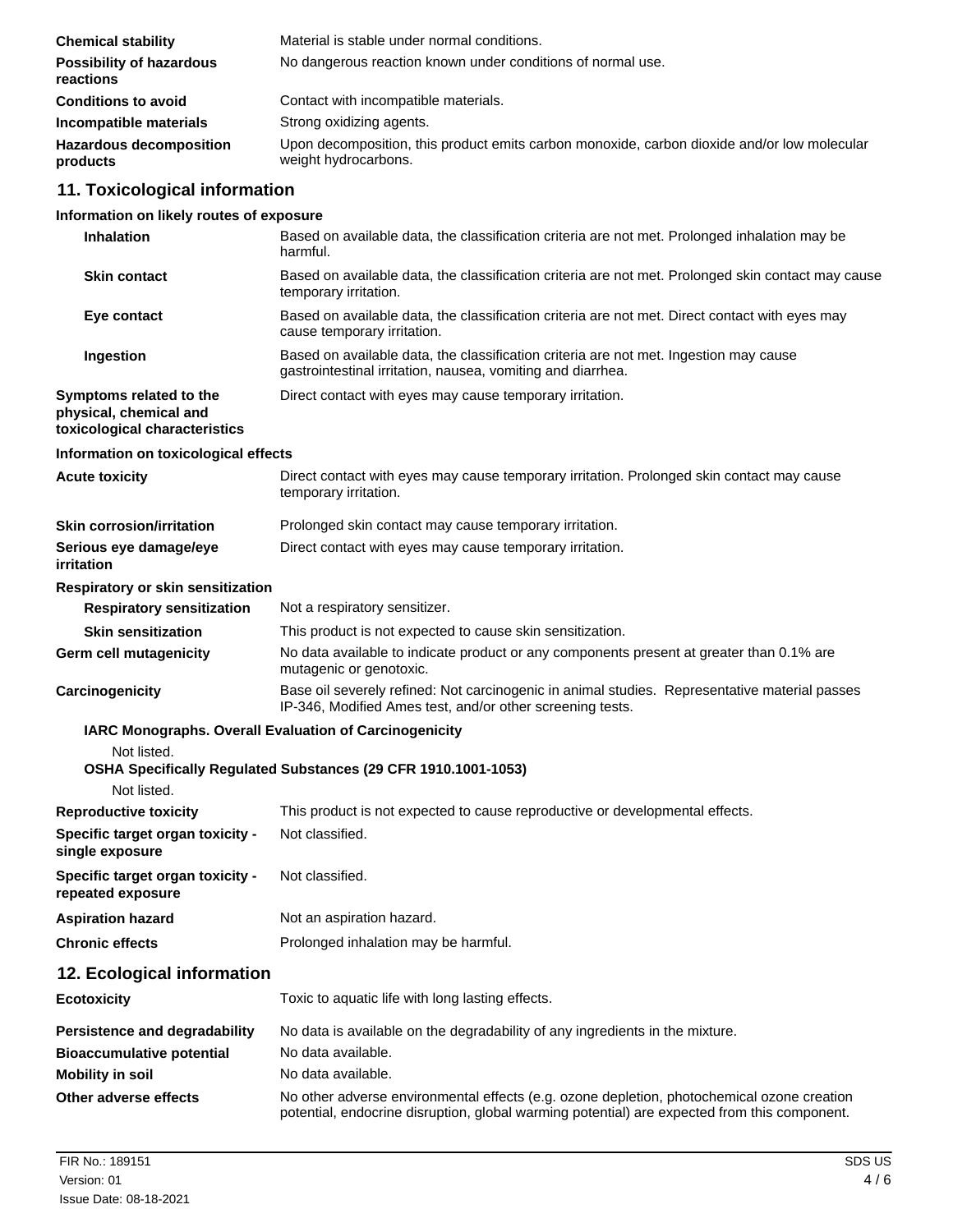## **13. Disposal considerations**

| <b>Disposal instructions</b>             | Collect and reclaim or dispose in sealed containers at licensed waste disposal site. Do not allow<br>this material to drain into sewers/water supplies. Do not contaminate ponds, waterways or ditches<br>with chemical or used container. Dispose of contents/container in accordance with<br>local/regional/national/international regulations. Don't pollute. Conserve resources. Return used oil<br>to collection centers. |
|------------------------------------------|--------------------------------------------------------------------------------------------------------------------------------------------------------------------------------------------------------------------------------------------------------------------------------------------------------------------------------------------------------------------------------------------------------------------------------|
| Local disposal regulations               | Dispose in accordance with all applicable regulations.                                                                                                                                                                                                                                                                                                                                                                         |
| Hazardous waste code                     | The waste code should be assigned in discussion between the user, the producer and the waste<br>disposal company.                                                                                                                                                                                                                                                                                                              |
| Waste from residues / unused<br>products | Dispose of in accordance with local regulations. Empty containers or liners may retain some<br>product residues. This material and its container must be disposed of in a safe manner (see:<br>Disposal instructions).                                                                                                                                                                                                         |
| <b>Contaminated packaging</b>            | Since emptied containers may retain product residue, follow label warnings even after container is<br>emptied. Empty containers should be taken to an approved waste handling site for recycling or<br>disposal.                                                                                                                                                                                                               |

## **14. Transport information**

#### **DOT**

Not regulated as dangerous goods.

#### **IATA**

Not regulated as dangerous goods.

#### **IMDG**

Not regulated as dangerous goods.

**Transport in bulk according to** Not established. **Annex II of MARPOL 73/78 and**

### **the IBC Code**

### **15. Regulatory information**

**US federal regulations**

This product is not known to be a "Hazardous Chemical" as defined by the OSHA Hazard Communication Standard, 29 CFR 1910.1200.

### **Toxic Substances Control Act (TSCA)**

### **TSCA Section 12(b) Export Notification (40 CFR 707, Subpt. D)**

Not regulated.

#### **CERCLA Hazardous Substance List (40 CFR 302.4)**

Not listed.

### **SARA 304 Emergency release notification**

### Not regulated.

### **OSHA Specifically Regulated Substances (29 CFR 1910.1001-1053)**

Not listed.

## **Superfund Amendments and Reauthorization Act of 1986 (SARA)**

## **SARA 302 Extremely hazardous substance**

Not listed.

# **SARA 311/312 Hazardous** No

**chemical**

#### **SARA 313 (TRI reporting)** Not regulated.

## **Other federal regulations**

## **Clean Air Act (CAA) Section 112 Hazardous Air Pollutants (HAPs) List**

Not regulated.

## **Clean Air Act (CAA) Section 112(r) Accidental Release Prevention (40 CFR 68.130)**

Not regulated.

## **Safe Drinking Water Act** Not regulated.

**(SDWA)**